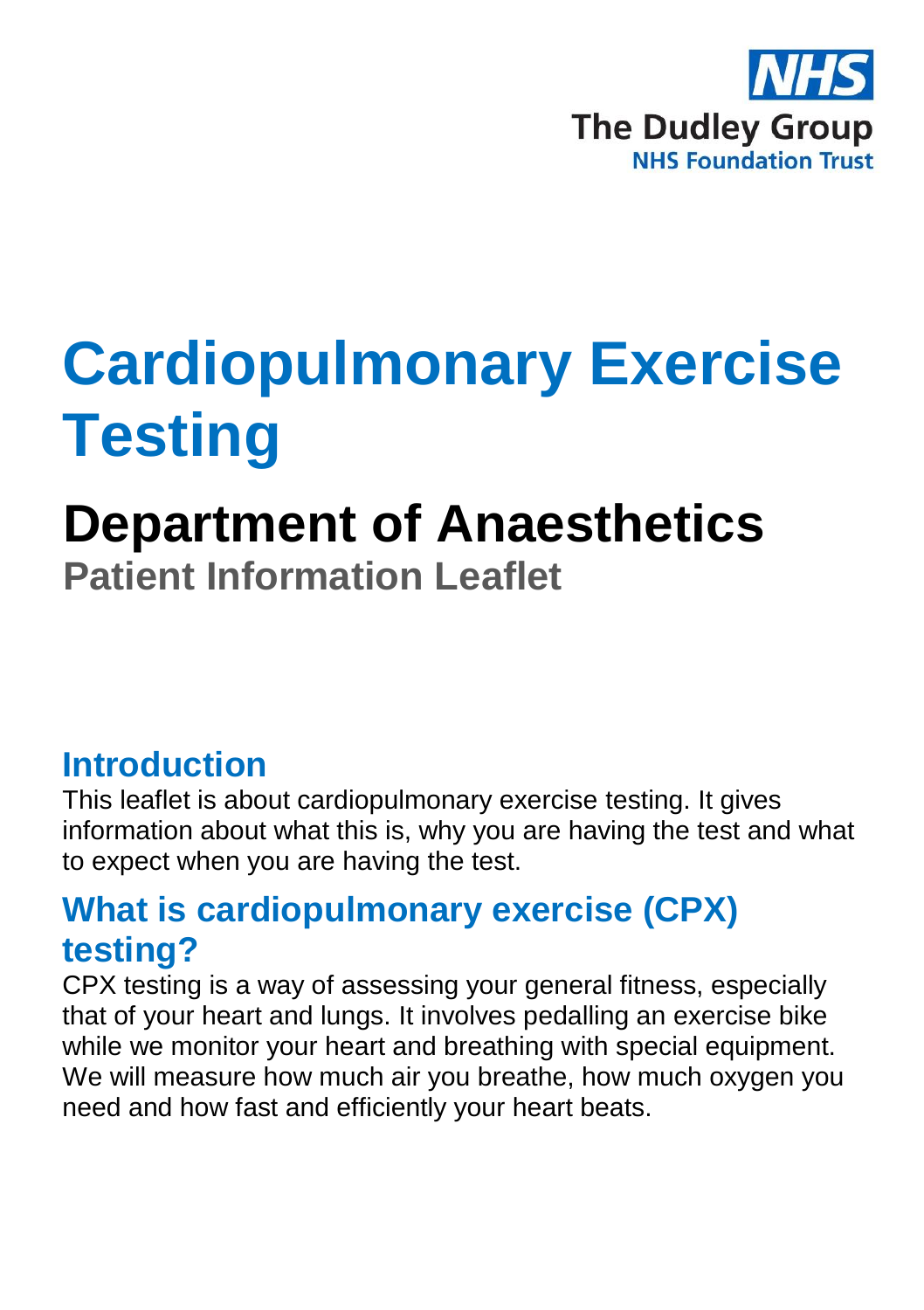## **Why am I having this test?**

CPX testing is very useful for assessing your fitness to undergo surgery. This helps the medical team to arrange the most appropriate care for you before, during and after any operation. It may also show us how we can help you to improve your fitness, which will in turn aid your recovery after any surgery.

#### **What are the risks?**

#### **Please be reassured that the risks outlined below are minimal.**

You may experience some side effects during the test. These could include breathlessness, possible chest pain and pain in your legs. **It is important you let us know if you experience any of these symptoms during the test**. You will be monitored very closely and the test will be stopped if you feel unwell or the doctor has any other concerns.

It is possible that the test will highlight symptoms that you were unaware of. In extreme cases, we may find that the blood supply to your heart is very restricted and could lead to angina or very rarely, a heart attack or a life threatening rhythm. However, the risk of this happening is small – less than one person out of every 1,000.

#### **What are the alternatives to the test?**

Your consultant has recommended this test to assess your fitness for surgery. There are no alternative tests available. However, there is always the option of not having the test – your consultant will discuss the risks of this with you. The consequence of not receiving the test is that a complete risk assessment/diagnosis may be difficult to obtain.

#### **Who will my consultation be with?**

The CPX testing is directly supervised by a consultant anaesthetist. They will ask you some questions about your health before the test and be responsible for your safety during the test. You may also see a pre-assessment nurse in a separate consultation.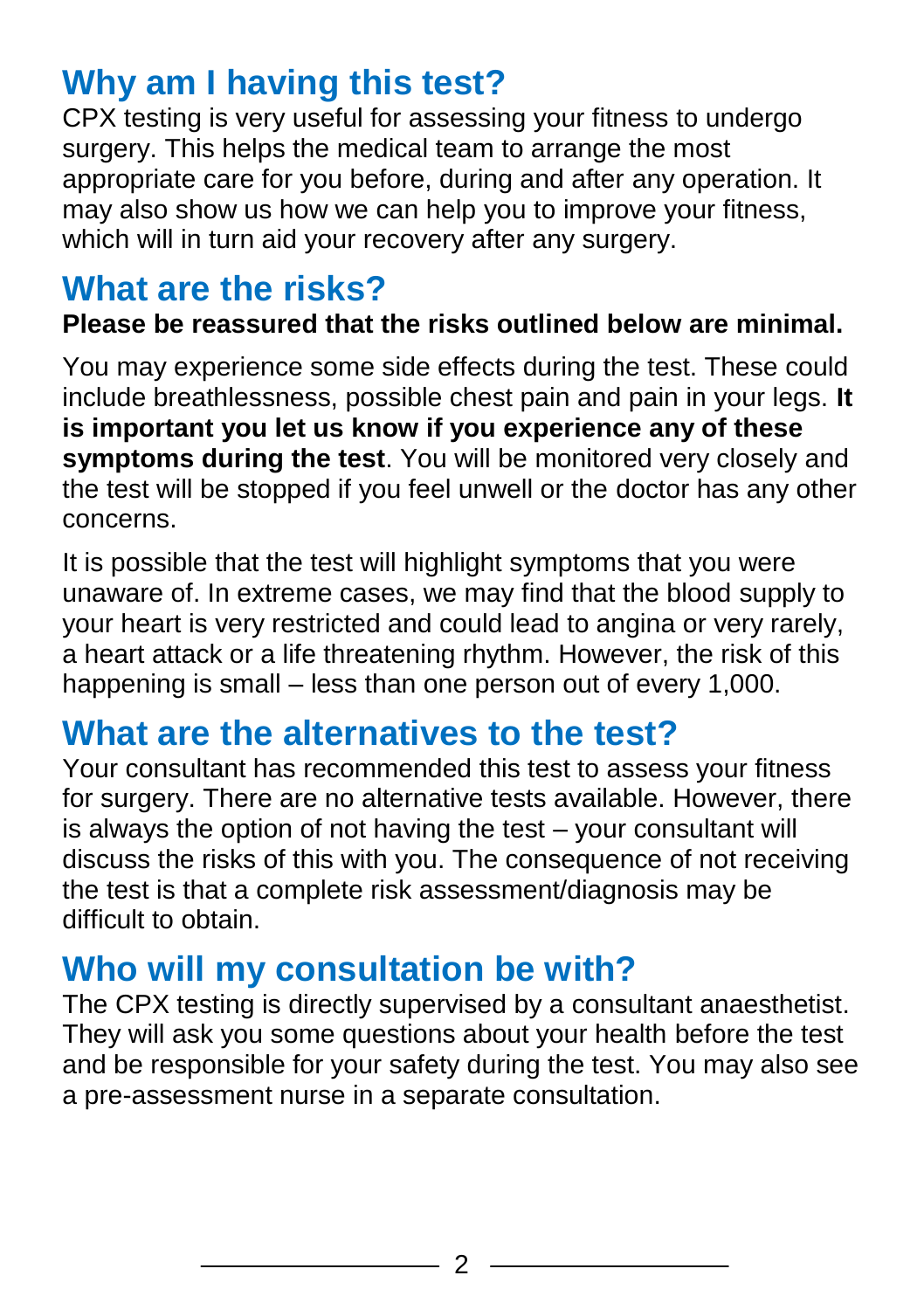#### **What does the test involve?**

You will be asked to undress above the waist (ladies can keep their bra on) so that we can connect some sticky leads to your chest and a blood pressure cuff on your arm to monitor your heart.

You will then pedal on an exercise bike whilst breathing in and out of a special mouthpiece or mask connected to a computer. This will monitor your lungs. You should breathe as normally as possible through the mask during the test. It will feel a little bit strange at first, as though you have a cold, but it is not uncomfortable or painful.

The length of time you pedal for will vary depending on your age and fitness but will not be more than 10 to 15 minutes. The pedalling incline (slope) will increase gradually.

Please be reassured that during the test we will be monitoring your heart rate, blood pressure and breathing to check there are no problems and that you are safe to continue.

It is important you give the test your maximum effort. You will need to let us know if you are unable to continue due to pain or breathlessness. This will be explained in more detail when you attend for the test.

Once the test is finished, you will cool down by pedalling gently for another few minutes.

#### **How long does it take?**

The test will take a maximum of one hour. This includes the explanation of the test, setting up of the equipment, attaching the leads and blood pressure cuff. The exercise is only a short part of the test.

#### **How fit do you need to be to perform the test?**

Many people worry that because they do not participate in regular exercise, they may not be able to complete the test. We will give you time to get used to pedalling and the information the test gives us is as applicable to athletes as to those who are elderly or unfit.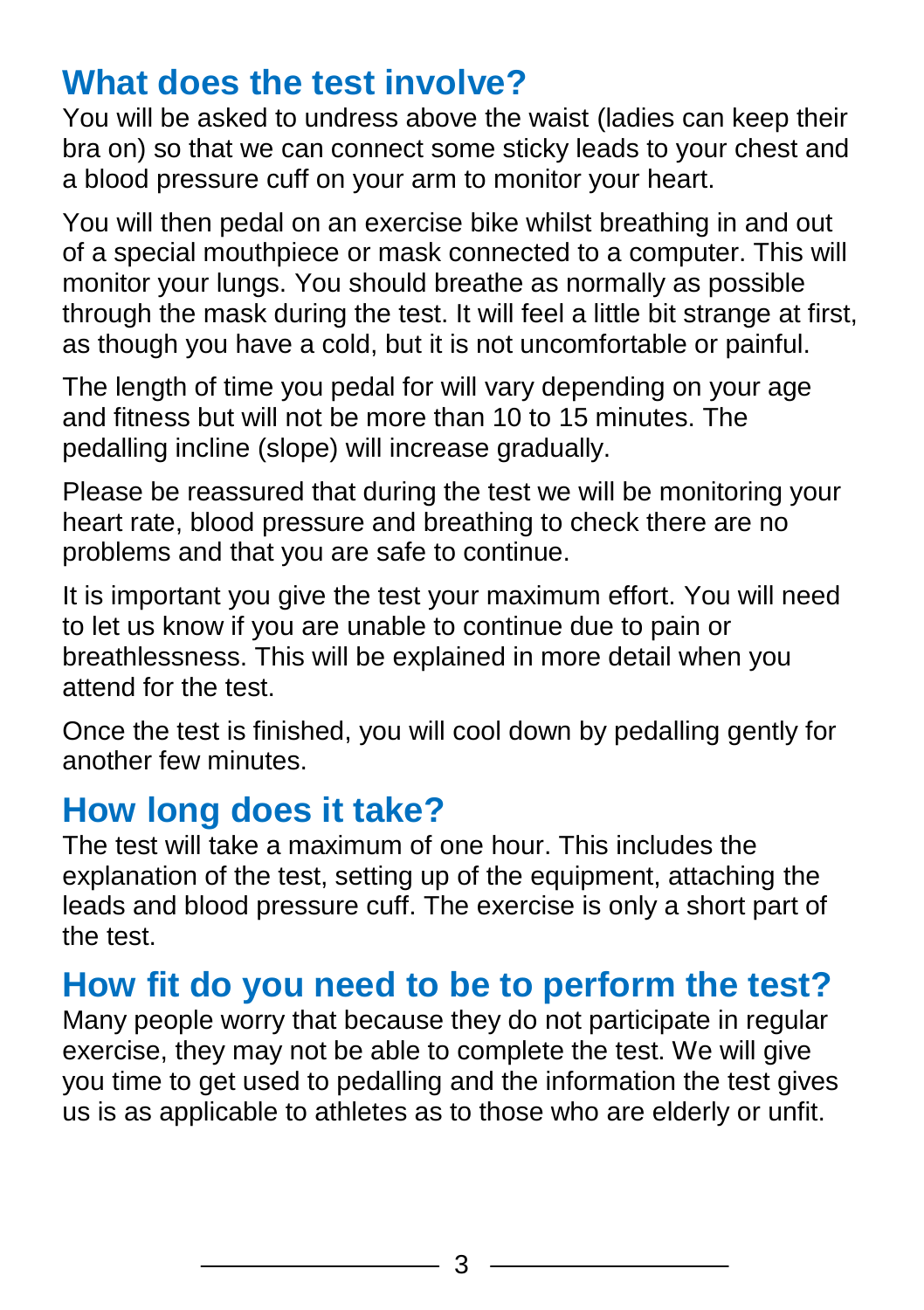#### **What do I need to do to prepare for the test?**

- Please wear clothing that is loose fitting and comfortable for cycling, for example, trainers and tracksuit/shorts, and flat shoes that will not slip off (not sandals or shoes with heels). You will be asked to undress above the waist so please wear clothes that are easy to remove.
- Ladies please avoid wearing long skirts as this will make it difficult to cycle. Please wear a bra as you will need to remove your top so that we can attach the leads. Please note: because of the amount of leads to be attached you will only be able to wear a short-sleeved, loose-fitting T-shirt during the test.
- Please do not smoke or drink alcohol for at least two hours before the test.
- You should not eat a heavy meal within the two to three hours before the test. You can eat a light meal or snack up to an hour before. If the test is scheduled to start first thing in the morning, a light breakfast is probably best.
- Please try to be as well rested as possible and do not do any heavy exercise earlier on the same day.

#### **What about my medication?**

- Please bring an up-to-date list of all your medication with you.
- It is important that you take all of your prescribed medication as normal on the day of your test.
- If you use an inhaler, please bring this with you.

#### **What happens on the day of the test?**

You may need to reschedule the test if you feel unwell, for example, if you have a cold. If you do not feel you can give your best exercise effort, please contact the department before or on the day of the test.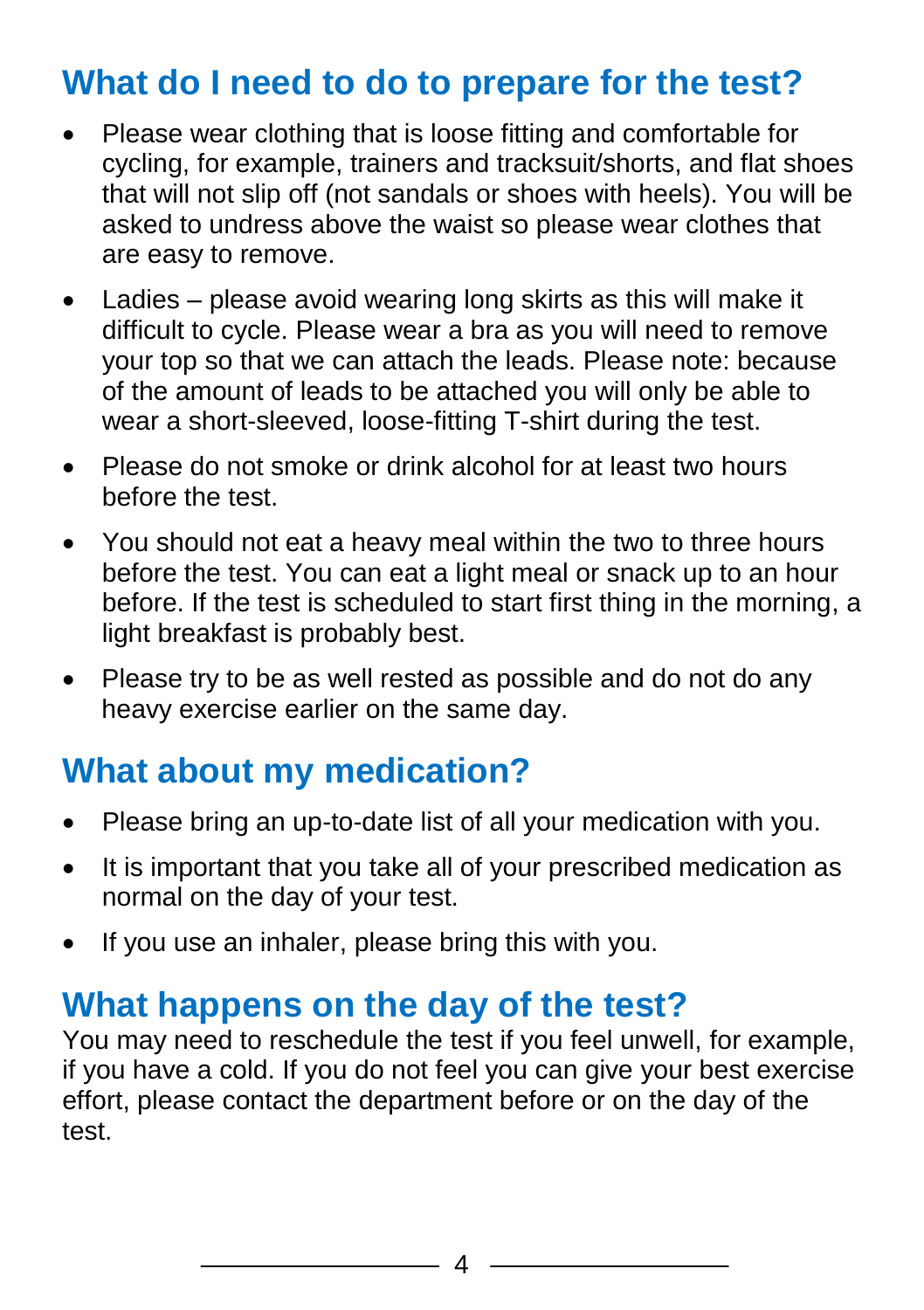## **What if I have problems with my health?**

Please tell the doctor about any conditions (temporary or permanent) that could affect your ability to move, cycle or keep your balance. If you are unable to walk, please notify us at the earliest opportunity as it is unlikely you will be able to perform the test.

#### **What happens after the test?**

- You can eat and drink as usual.
- Depending on how you feel, you may go about your normal routine or take it easy if you feel tired.
- Do not take a hot shower for at least an hour after the test, as this may cause low blood pressure and dizziness.

After you leave the hospital, if you have chest pain that lasts more than 15 minutes, or if any GTN spray/tablets you have do not relieve the pain, you should dial 999.

## **What happens with the results?**

The anaesthetist will explain the results of the test. A detailed report will be sent to your surgeon. The medical team will use the results to inform you of your treatment options and to support you in your decision making regarding any possible surgery. A date for surgery will then be set if required.

Please contact your surgeon's secretary if you have any questions about your treatment plan.

#### **Nurse pre-assessment**

You may also have an appointment to see a pre-assessment nurse. They will ask you some general questions about your health, and may take some blood tests. They will also inform you of any specific instructions for the day of surgery.